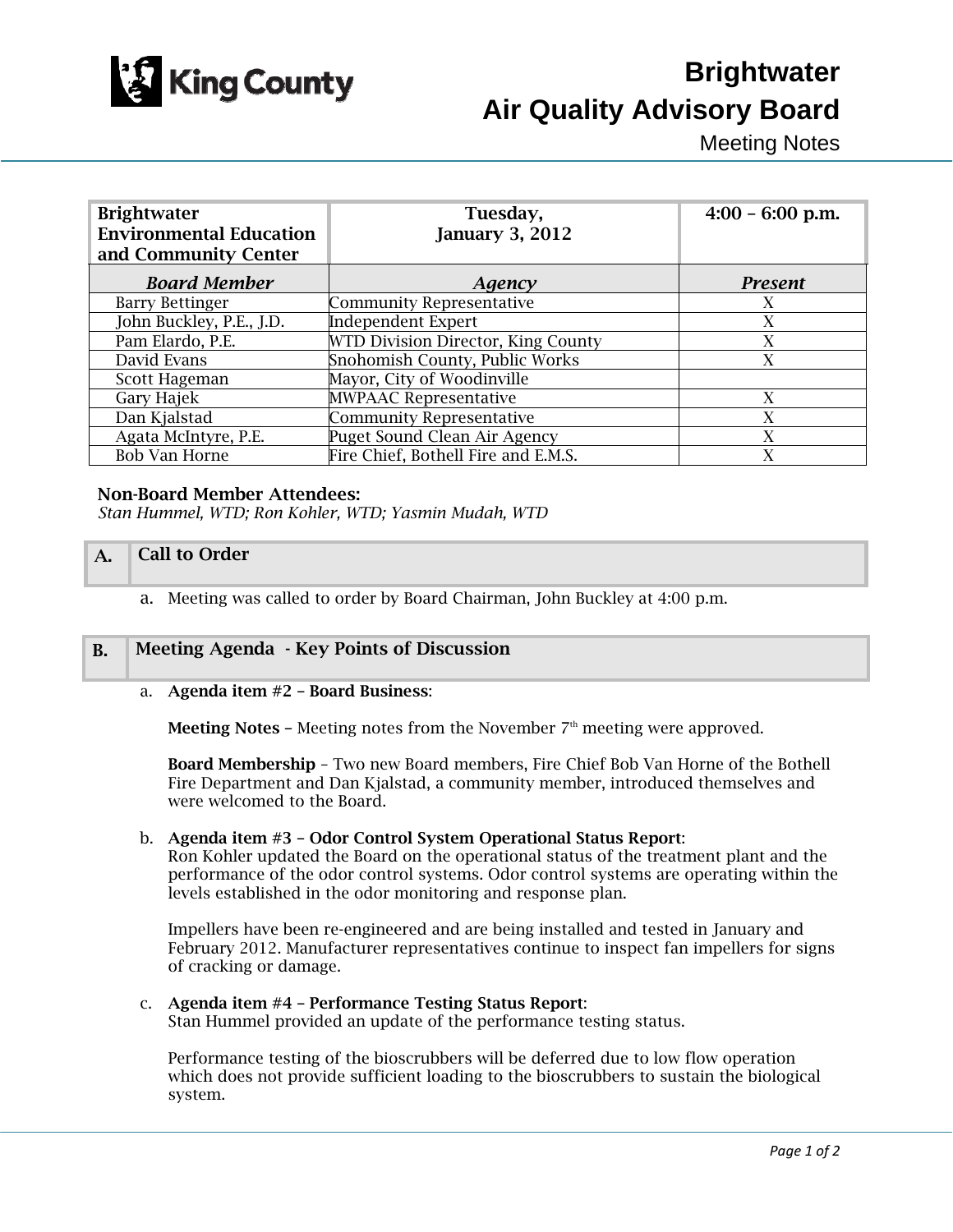

d. Agenda item #5 – Report of Complaints and Investigations and Odor Complaint Log: Ron Kohler provided an update of the complaints and investigations for the Treatment Plant.

Mr. Kohler updated the Board about a site inspection conducted on December 16, 2011 as a result of a complaint that PSCAA received from a resident located east of the Treatment Plant. PSCAA received the complaint on December  $15<sup>th</sup>$  and contacted the resident on December 16<sup>th</sup>

There were no odor reports received by Brightwater on December 15<sup>th</sup>. Computer records were reviewed for evidence of any events that might have resulted in odor emissions on December 15<sup>th</sup>. The computer records showed that the pH and ORP were within normal range at the time the spike was recorded. Meteorological records for the site on December  $15<sup>th</sup>$  show that wind direction was N-NE approximately 1mph at the time of the complaint. The residence of the complainant is east of the Treatment Plant site.

The PSCAA representative, Mr. Kohler, and another employee conducted a site investigation. Using a Jerome H2S analyzer at the primary headwork's odor control train, incoming air showed 0.0 ppm H2S, ambient air was 0.0 ppm H2S, and air sampled directly from the duct was 1.08 ppb H2S. This is below the manufacturer's lower detection limit of the Jerome meter and the manufacturer does not warrant the accuracy of readings below 3 ppb. Sycamore analyzers all read zero.

Based on the timing of the H2S spike recorded the afternoon of December  $15<sup>th</sup>$  in relation to the timing , wind direction and wind speed at the time of the complaint, PSCAA concluded that it is unlikely that Brightwater was the source of the odor reported by the resident.

There was discussion with the Board regarding external agency complaints that are not immediately forwarded to King County, as there are occasions when it can be several hours or days before the County is notified of the odor complaint. If odor complaints are received from an outside agency while the odor source is occurring, King County will follow documented odor response and investigative procedures as outlined in the Odor Response and Monitoring Plan. If the odor source is no longer occurring at the time that the complaint is received from an external agency, the County will document the complaint, including odor control system monitoring data and meteorological conditions for the time which the complaint occurred.

Action: The Board recommended that King County record external agency odor investigations that result in notification to or inspection of the Brightwater Treatment Plant. King County has implemented this and is now logging external agency odor investigations or complaints. External agency reports received are also being maintained electronically.

The Board also recommended that King County document how it will respond to external agency complaints and inspections. King County is updating odor response procedures to document how it will address and record external agency odor investigations.